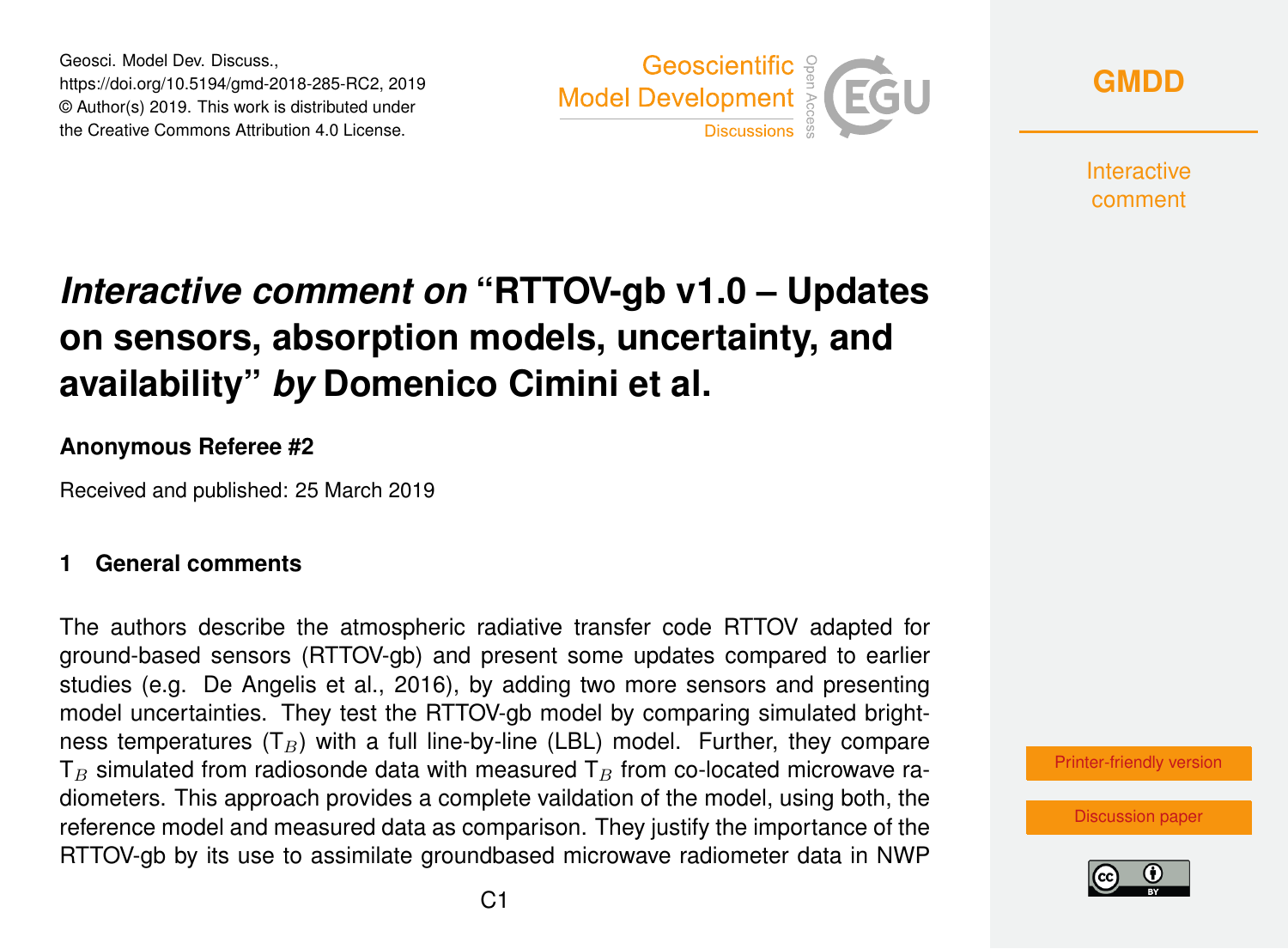models.

The paper is well written and methods and results are presented in a concise way. It presents model advances with the aim to improve NWP and fits well in the scope of GMD. I recommend to publish the manuscript in GMD after consideration of my minor comments given below.

### **2 Specific comments**

p. 1, l. 23: "... computes the bottom of atmosphere radiances". What do you mean with "bottom"? Do you mean that RTTOV-gb computes radiances and brightness temperatures of the lower atmosphere/troposphere?

p. 2 , l. 4-6: Please put the first sentence of the introduction ("RTTOV-gb is the FOR-TRAN....") after the second sentence ("RTTOV-gb is a fast .... (i.e. radiances)"). The latter is a very nice introductory sentence, whereas the first gives additional information and should therefore not be the first sentence of the manuscript.

p.2, l.28: you mention that RTTOV-gb is one-dimensional: clarify which dimension is meant, e.g. add " profiles .... at a specific location".

p. 2, l. 36-37: "added as options" is not clear.

p. 2, l. 37: evaluation of what? Add e.g. "evaluation of RTTOV-gb against ....".

p. 3, l. 5: I suggest to place the second paragraph (p. 3, l. 15) after the first sentence in line 5. This would fist generally describe the new sensors and thus provide a direct link to the title of the section (New sensors). Afterwards, the it would describe the more specific information concerning the parametrization and the coefficients.

p. 3, l. 10: Reference to Sect. 2.2, where the regression coefficients are explained in more detail.

### **[GMDD](https://www.geosci-model-dev-discuss.net/)**

Interactive comment

[Printer-friendly version](https://www.geosci-model-dev-discuss.net/gmd-2018-285/gmd-2018-285-RC2-print.pdf)

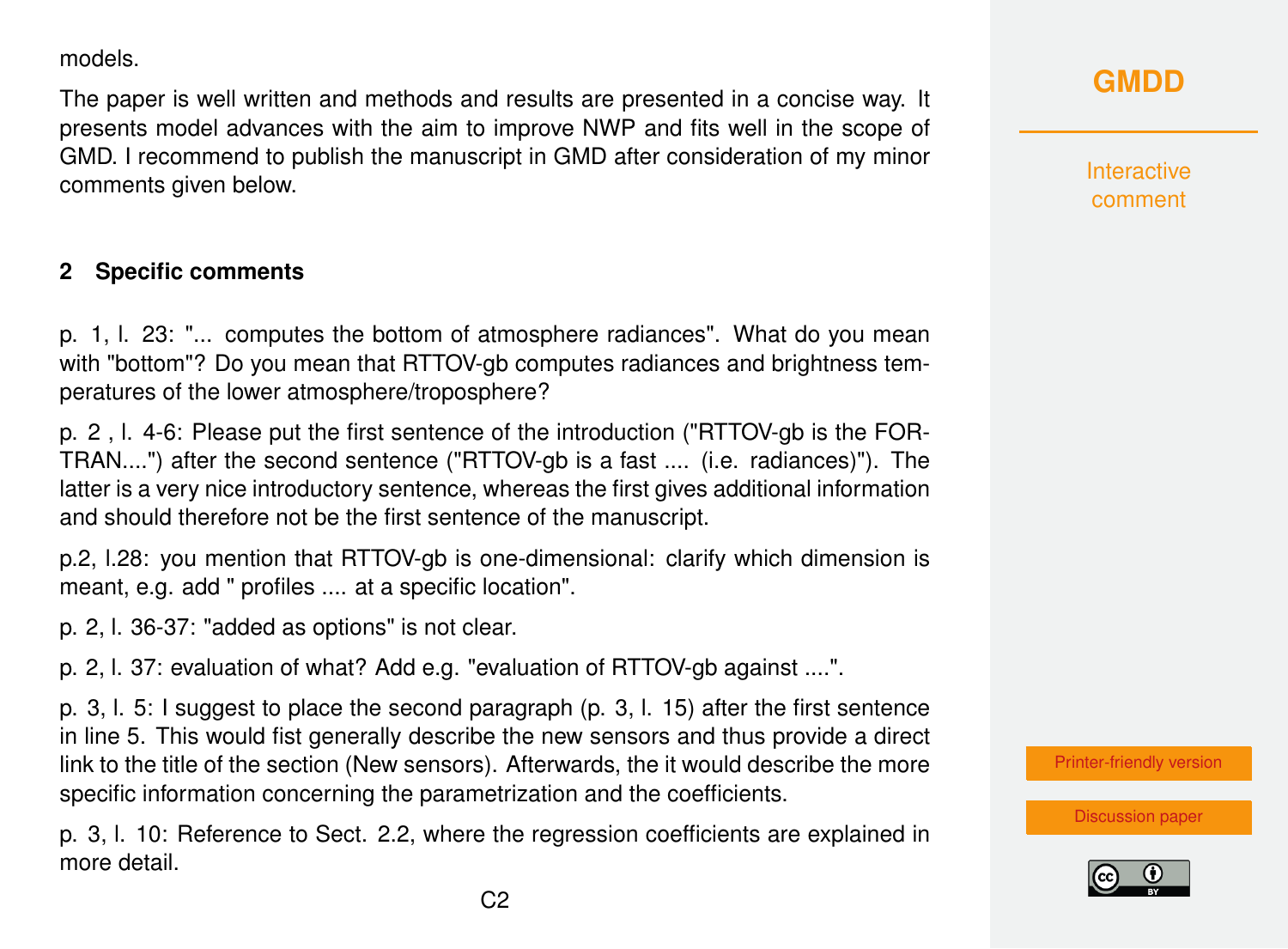p. 3, l. 18: Mention also the study of Stähli et al. 2013 (doi:10.5194/amt-6-2477-2013), which first described the TEMPERA instrument.

p. 3, l. 20: "LWP family": mention the sensors from p. 5, l. 23-24 already here, because this is the section where you describe the new sensors.

p. 3, l. 22: Please add some more information about the channels of the sensors used, or reference to Table 2 not only for the supported sensors, but also for their channels.

p. 4, l. 8: Clarify that it is not the first study that uses both models. E.g. "both ... models are now available and were first presented in Cimini et al. (2018). Extending the results ...".

p.4, l. 21-22: I suggest to move these 2 sentences to p.4, l. 8, where Cimini et al. and the broader frequency range of the present study has been mentioned first.

p. 4, l. 23-24: "water vapor self-boradened continuum temperature dependence exponent  $n_{cs}$ ": The long noun cluster is confusing. I prefer a description similar to Cimini et al. (2018), e.g. "... the temperature-dependence exponent  $n_{cs}$  of the water vapor self-broadened continuum ..."

p. 4, l. 32: Section 3 is rather long compared to the other sections. I suggest to divide the section into two subsections, one about the comparison with the reference LBL model (starting in p.4, l. 34) and the second one about the comparison with the real observations (starting in p. 5, l. 19).

p. 5, l. 4: What does "main differences" mean? Please remove "main".

p. 5, l. 5: Add "generally" before "decrease" and "increase", because this behaviour is not valid for all of the channels (e.g. Table 3, ch. 1 first increases, and Table 5, ch. 5 first decreases).

p. 5, l. 5: Add Table reference or sensor type for clarity, e.g. "..., the rms differences GENERALLY decrease for 50-57 GHz channels (TEMPERA, Table 3), while they in**Interactive** comment

[Printer-friendly version](https://www.geosci-model-dev-discuss.net/gmd-2018-285/gmd-2018-285-RC2-print.pdf)

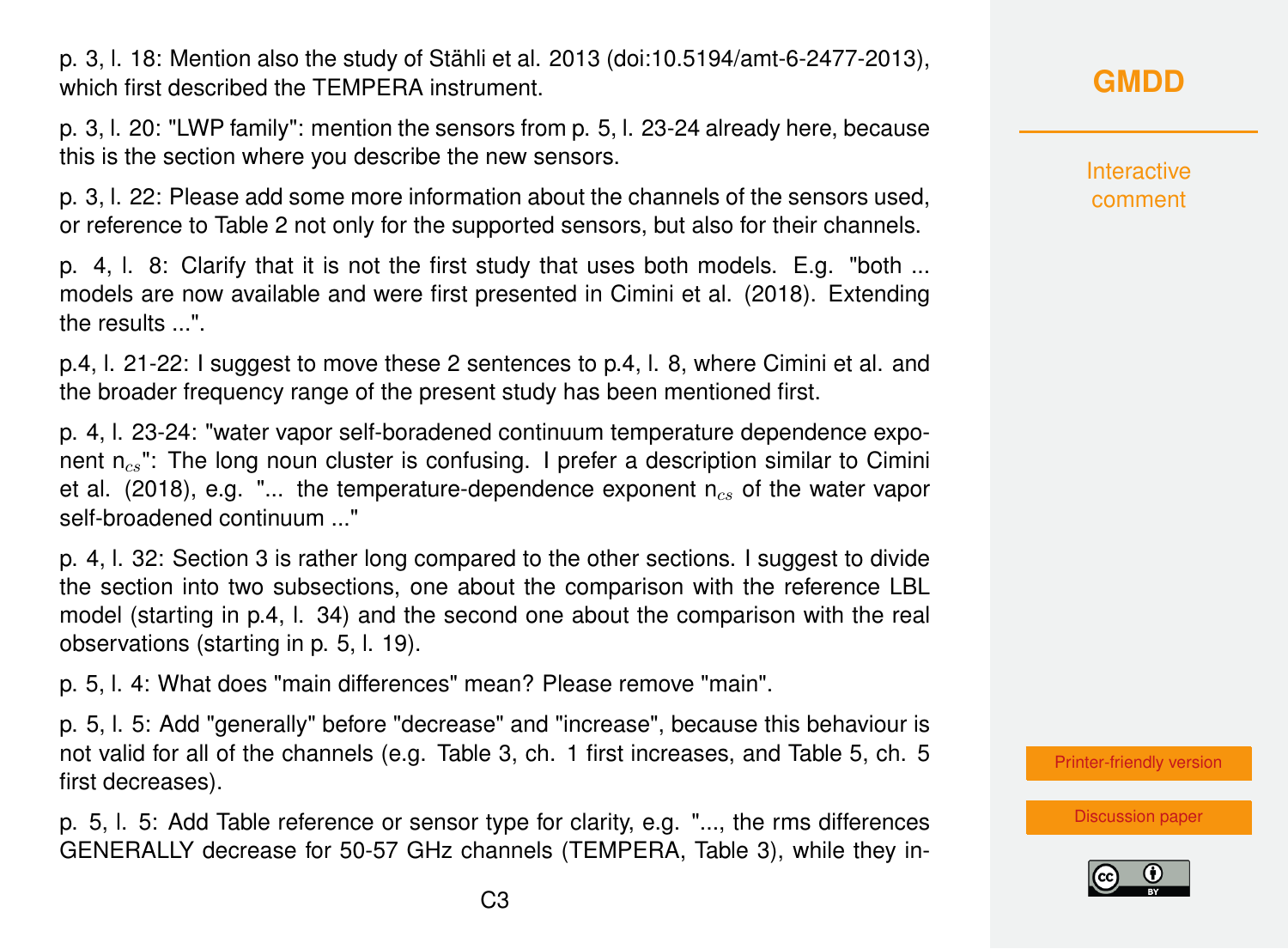crease for 23/31 and 70-150 GHz channels (LWP, Table 4)".

p. 5, l. 8: add "(RTTOV-gb)" to "fast model approximation" to clarify which model is meant.

p. 5, l. 5: Which angle is used for this "fast parametrization uncertainty" in Table 5?

p. 5, l. 19: Begin a new section (see comment above, p. 4, l. 32).

p. 5, l. 27: Please mention already here that these datasets cover two different meteorological conditions, namely midlatitude summer and midlatitude winter conditions.

p. 5, l. 34: Which altitude limits for the calculations do you generally use? Do the radiosondes cover this whole altitude range?

p. 6, l. 4: Why did you choose a threshold of 0.2K when reducing the 0.5K threshold from 1h to 10 minutes?

p. 6, l. 5: It would be nice to mark these identified cloudy periods in Figure 3 and Figure 5.

p. 6, l. 11: Could you provide some more details? What do you mean with conditionsdependent uncertainties?

p. 6, l. 18: It is interesting to mention here the meteorological conditions for the dataset. Please mention earlier also the conditions for the Milan dataset (see comment above, p. 5, l. 27).

p. 7, l. 5: Besides in the manuscript title and the Abstract, it is the first time here that you mention the version (v1.0) of RTTOV-gb, and you continue to do so during the whole summary section. Please mention the version earlier in the text and be consistent in the usage.

p. 7, l. 16: I think you can be more confident here. I suggest to change it to "This paper can provide ...".

### **[GMDD](https://www.geosci-model-dev-discuss.net/)**

Interactive comment

[Printer-friendly version](https://www.geosci-model-dev-discuss.net/gmd-2018-285/gmd-2018-285-RC2-print.pdf)

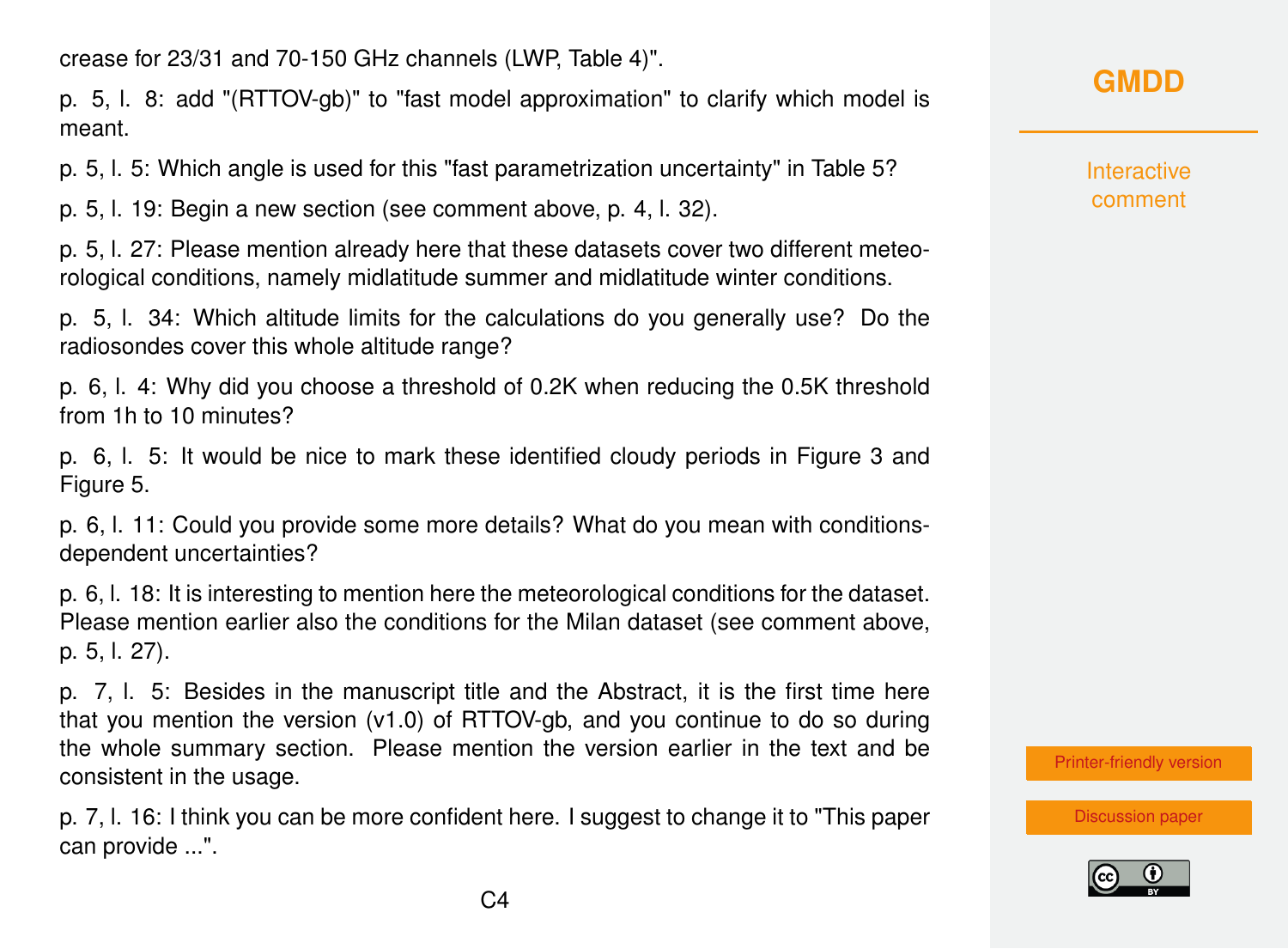p. 8, l. 20: For completeness, also state where RS98 is available.

p. 17, Fig. 1: Adapt figure titles ("ros17" and "rosen") to R17 and R98 to be consistent with the text.

p. 18, l. 3:  $K_n$  is not defined, do you mean  $Cov(p)$ ?

p. 19, Fig. 3: Add unit (GHz) to the legend. Also, it would be nice to mark cloudy periods (see comment p. 6, l. 5).

p. 19, l. 3: add "radiosondes used for the simulations ...". Otherwise it is not clear why you mention radiosondes here in the caption.

p. 20, Fig. 4: the x-labels of the first two panels are cut.

p. 21, Fig. 5: Same comment as for Fig. 3, add unit to legend and mark cloudy periods.

#### **3 Technical corrections**

p. 1, l. 33: Typo, according to the tables it should be 82.5.

p. 2, l. 22: Data assimilation (DA): abbreviation not needed, because it is not used later on.

p. 2, l. 31: "As hoped" is not appropriate here, state it as a fact.

p. 2, l. 38: "Section 5 provideS"

- p. 3, l. 19: "Liquid Water Path (LWP)". Introduce the abbreviation LWP.
- p. 3, l. 35: Provide definition of AMSUTRAN.
- p.4, l. 7: remove blank space before ")".
- p. 4, l. 25: "the same approach AS described in ..."

# **[GMDD](https://www.geosci-model-dev-discuss.net/)**

**Interactive** comment

[Printer-friendly version](https://www.geosci-model-dev-discuss.net/gmd-2018-285/gmd-2018-285-RC2-print.pdf)